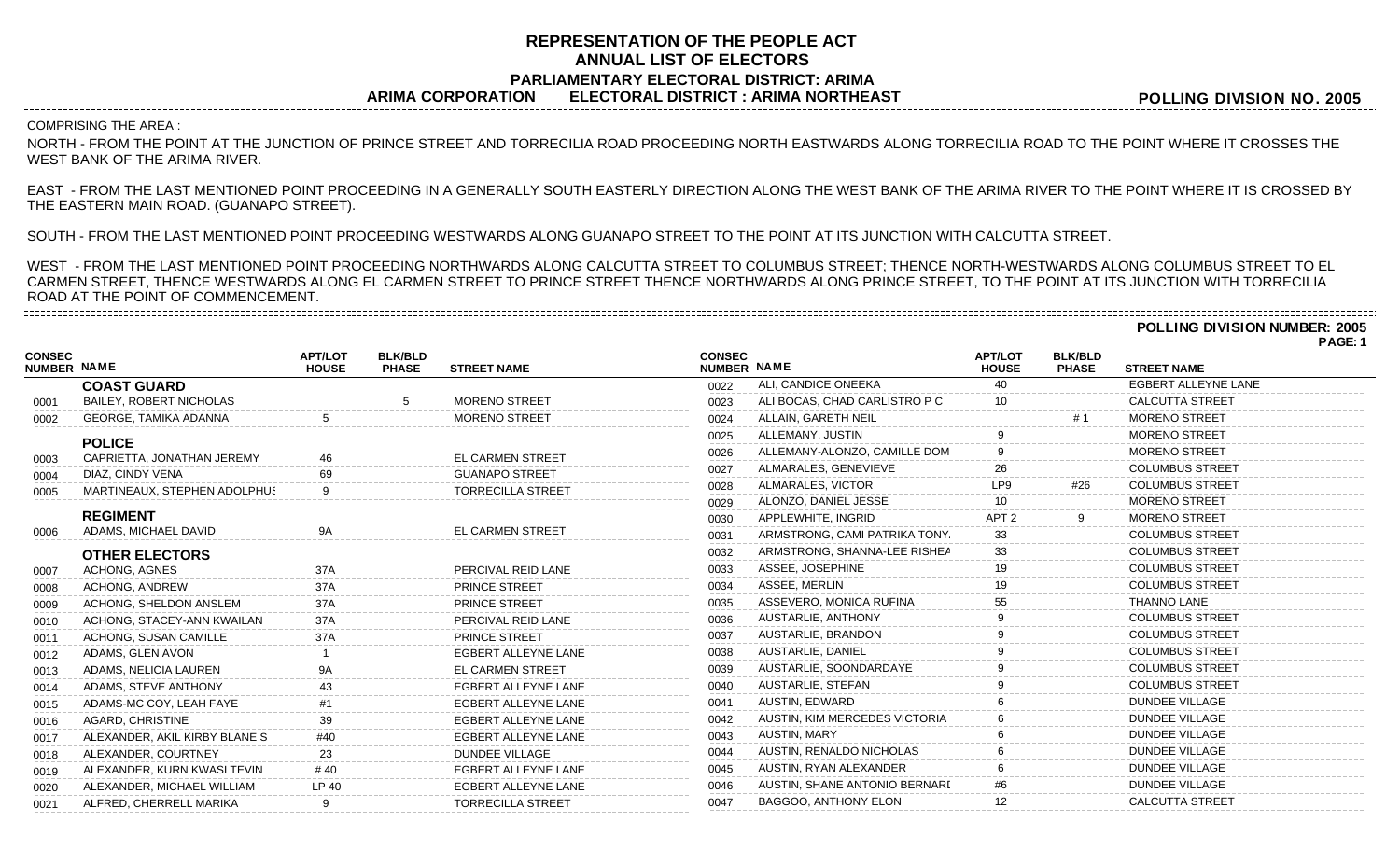| <b>CONSEC</b><br><b>NUMBER NAME</b> |                                 | <b>APT/LOT</b><br><b>HOUSE</b> | <b>BLK/BLD</b><br><b>PHASE</b> | <b>STREET NAME</b>       | <b>CONSEC</b><br><b>NUMBER NAME</b> |                                   | <b>APT/LOT</b>     | <b>BLK/BLD</b><br><b>PHASE</b> | <b>STREET NAME</b>       | <b>PAGE: 2</b> |
|-------------------------------------|---------------------------------|--------------------------------|--------------------------------|--------------------------|-------------------------------------|-----------------------------------|--------------------|--------------------------------|--------------------------|----------------|
| 0048                                | <b>BAILEY, BRIAN</b>            |                                |                                | <b>MORENO STREET</b>     | 0092                                | CASTILLO, HILDA ALMA              | <b>HOUSE</b><br>25 |                                | <b>COLUMBUS STREET</b>   |                |
| 0049                                | BAILEY, MARCEL JOSIMAR          |                                |                                | <b>MORENO STREET</b>     | 0093                                | CAULDERO, CLINTON CHARLES         | 7                  |                                | <b>MORENO STREET</b>     |                |
| 0050                                | <b>BAILEY, PATRICIA</b>         |                                |                                | <b>MORENO STREET</b>     | 0094                                | CELESTINE, NEWTON DANIEL R        | 1800               | BLDG4                          | AVENTURA GARDENS         |                |
| 0051                                | BAILEY, RAYMOND BILLY-DEE       |                                |                                | <b>MORENO STREET</b>     | 0095                                | CEMENTO-HEMSEN, JEMMA ISABEL      | 16                 |                                | <b>CALCUTTA STREET</b>   |                |
| 0052                                | BAILEY, RUDOLPH                 |                                |                                | <b>MORENO STREET</b>     | 0096                                | CHAI, ARLENE                      | 51                 |                                | <b>GUANAPO STREET</b>    |                |
| 0053                                | BAILEY, RUDOLPH JR              |                                |                                | MORENO STREET            | 0097                                | CHAI, KIMLAN TECLA                | 51                 |                                | <b>GUANAPO STREET</b>    |                |
| 0054                                | BAILEY, STEPHANIE ALBERTINA     |                                |                                | <b>MORENO STREET</b>     | 0098                                | CHAI, RICKY JOSEPH                | 51                 |                                | <b>GUANAPO STREET</b>    |                |
| 0055                                | <b>BAILEY, TRICIA JEANELL</b>   |                                |                                | MORENO STREET            | 0099                                | CHANCE, ARIEL CHANTAL             | #22                |                                | <b>MORENO STREET</b>     |                |
| 0056                                | BAILEY-JEFFREY, SHERRY-ANN MA   |                                |                                | <b>MORENO STREET</b>     | 0100                                | CHANCE, RONALD                    | 22                 |                                | <b>MORENO STREET</b>     |                |
|                                     | BAILEY-TIOTIS, JEANELLE JEANETT | 5                              |                                | <b>MORENO STREET</b>     | 0101                                | CHANCE, TYRESE ISAIAH ANGELO      | 22                 |                                | <b>MORENO STREET</b>     |                |
| 0057                                | BAKER, MAKESI DARIN             | 41                             |                                | EGBERT ALLEYNE LANE      |                                     | CHANDAS, MARIA                    | 37                 |                                | <b>GUANAPO STREET</b>    |                |
| 0058                                |                                 |                                |                                |                          | 0102                                |                                   |                    |                                |                          |                |
| 0059                                | <b>BAKSH, GILLIAN</b>           |                                |                                | EL CARMEN STREET         | 0103                                | CHANDASS, IVAN                    | 37                 |                                | <b>GUANAPO STREET</b>    |                |
| 0060                                | <b>BAKSH, LENORE OTHMAR</b>     | 44                             |                                | EL CARMEN STREET         | 0104                                | <b>CHARLES, ESTHER</b>            | 54                 |                                | <b>THANNO LANE</b>       |                |
| 0061                                | BAKSH-CLARKE, ALICIA MARIA      | 44                             |                                | EL CARMEN STREET         | 0105                                | CHARLES, NAIOMI ADRIANNA M        |                    | 75                             | <b>MORENO STREET</b>     |                |
| 0062                                | BANCROFT, ANDRE PATRICK         |                                |                                | <b>COLUMBUS STREET</b>   | 0106                                | CHARLES-BEST, AGNES               | 7В                 |                                | <b>TORRECILLA STREET</b> |                |
| 0063                                | BAPTISTE, ISAIAH ALPHA EDGAR    | #38                            |                                | EGBERT ALLEYNE LANE      | 0107                                | CHEE YOUNG, JOHNATHAN J K         |                    | 3                              | <b>COLUMBUS STREET</b>   |                |
| 0064                                | BAPTISTE, LEON SHERWIN          | 38                             |                                | EGBERT ALLEYNE LANE      | 0108                                | CHEE YOUNG, STEPHEN KEE YING      | 3                  |                                | <b>COLUMBUS STREET</b>   |                |
| 0065                                | BARTHOLOMEW, BRITHNEY BRIANN    | #4                             |                                | <b>MAINGOT STREET</b>    | 0109                                | CHRISTO, GABRIELLA AKEILA         | 15                 |                                | <b>COLUMBUS STREET</b>   |                |
| 0066                                | BEJAI, GANGARAM                 | 5                              |                                | <b>COLUMBUS STREET</b>   | 0110                                | CHUNEESINGH, COLLIN LIONEL BOI    | 14                 |                                | <b>CALCUTTA STREET</b>   |                |
| 0067                                | BELCON, DENISE GLORIA           |                                | 3A                             | AVENTURA GARDENS         | 0111                                | CHUNEESINGH, RICHARD              |                    | 14                             | <b>CALCUTTA STREET</b>   |                |
| 0068                                | BESAI, AMINTRA                  | 61                             |                                | <b>GUANAPO STREET</b>    | 0112                                | CHUNESINGH, ANGELINE              |                    |                                | <b>CALCUTTA STREET</b>   |                |
| 0069                                | BHAGWANDEEN, SHERRIEANN AND     | 37A                            |                                | PERCIVAL REID LANE       | 0113                                | CHUNESINGH, KATHY-ANN             | 14                 |                                | <b>CALCUTTA STREET</b>   |                |
| 0070                                | BLANC, CYRIA RAKEISHA           | 83                             |                                | <b>GUANAPO STREET</b>    | 0114                                | CHUNESINGH, VAUGHN JOSEPH         | 14                 |                                | <b>CALCUTTA STREET</b>   |                |
| 0071                                | BOWLES-DOVE, MARILYN            | 6                              |                                | <b>MORENO STREET</b>     | 0115                                | CHUNIESINGH, ANTHONY              | 14                 |                                | <b>CALCUTTA STREET</b>   |                |
| 0072                                | BOYCE, DEAN BENEDICT GERALD     | 41 A                           |                                | <b>COLUMBUS STREET</b>   | 0116                                | CHUNIESINGH, NIKEILIA KRISELLE    | #14                |                                | <b>CALCUTTA STREET</b>   |                |
| 0073                                | BOYCE, GLORIA ANGELA            | 41A                            |                                | <b>COLUMBUS STREET</b>   | 0117                                | CHUNIESINGH, OSCAR                | 14                 |                                | <b>CALCUTTA STREET</b>   |                |
| 0074                                | BRANCHE, GEORGE MICHAEL         |                                | 48                             | <b>EL CARMEN STREET</b>  | 0118                                | CLEMENT, CURT BARTHOLOMEW         | 40                 |                                | EGBERT ALLEYNE LANE      |                |
| 0075                                | <b>BRANCHE, LAUREN</b>          |                                | 48                             | <b>EL CARMEN STREET</b>  | 0119                                | <b>CLEMENT, KEITH FRANCIS</b>     | 40                 |                                | PRINCE STREET            |                |
| 0076                                | BRANCHE, PEARL THERESA          | 48                             |                                | <b>EL CARMEN STREET</b>  | 0120                                | COA, DALTON PETER                 | 30                 |                                | PRINCE STREET            |                |
| 0077                                | BRAVEBOY-RENWICK, KIESHA N      | 25                             |                                | DUNDEE VILLAGE           | 0121                                | COA, DILLION PETER                | 30                 |                                | <b>PRINCE STREET</b>     |                |
| 0078                                | BRIGGS, ROSE CAROL              | 36                             |                                | <b>COLUMBUS STREET</b>   | 0122                                | <b>COKER, BRENDA</b>              | #7 APT 3           |                                | <b>MORENO STREET</b>     |                |
| 0079                                | <b>BRIGGS, TEVIN TYLER</b>      | 35                             |                                | <b>COLUMBUS STREET</b>   | 0123                                | <b>CRAIG, ANDY GERARD</b>         | 55                 |                                | <b>THANNO LANE</b>       |                |
| 0080                                | BRUCE, CHERYL AGNES             |                                | 11                             | <b>CALCUTTA STREET</b>   | 0124                                | <b>CRAIG, KAREN KELLY</b>         | 55                 |                                | <b>THANNO LANE</b>       |                |
| 0081                                | BYNOE, BERNADETTE ERICA         | 47                             |                                | EL CARMEN STREET         | 0125                                | <b>CRAIG-WILLIAMS, GAIL</b>       | 55                 |                                | <b>THANNO LANE</b>       |                |
| 0082                                | BYNOE, BERNADINE                | 47                             |                                | EL CARMEN STREET         | 0126                                | <b>CRAWFORD, ISABEL</b>           | 21                 |                                | <b>COLUMBUS STREET</b>   |                |
| 0083                                | BYNOE, GEORGIANA                | 47                             |                                | EL CARMEN STREET         | 0127                                | CUFFIE, GLEN                      | 77                 |                                | <b>GUANAPO STREET</b>    |                |
|                                     | CALDERON, KERRY MARK            |                                |                                | <b>TORRECILLA STREET</b> | 0128                                | <b>CUMBERBATCH, FENITA</b>        | 30                 |                                | PRINCE STREET            |                |
| 0084                                |                                 | 8                              |                                | <b>TORRECILLA STREET</b> |                                     | CUMBERBATCH, GARRY THEOPHILI      |                    |                                | PRINCE STREET            |                |
| 0085                                | CALDERON, KRISANN SAMARA D      |                                |                                |                          | 0129                                |                                   | 30                 |                                |                          |                |
| 0086                                | CALDERON, LEEANN ANNA           | LP <sub>5</sub>                |                                | <b>COLUMBUS STREET</b>   | 0130                                | <b>CUMBERBATCH, KASSIUS GARRY</b> | 30                 |                                | <b>PRINCE STREET</b>     |                |
| 0087                                | CALDON, VIRGINIA                | <b>LP50</b>                    |                                | <b>DUNDEE VILLAGE</b>    | 0131                                | CUMBERBATCH, KATHY-ANN PAULA      | 19                 |                                | <b>COLUMBUS STREET</b>   |                |
| 0088                                | CALLENDER, GAIL NATHALIE        | 52 C                           |                                | <b>THANNO LANE</b>       | 0132                                | CUMBERBATCH, KEISHA LISANNE       | 30                 |                                | PRINCE STREET            |                |
| 0089                                | CAMPS-ROACH, ANYKA YUKMOY       | 21                             |                                | <b>DUNDEE VILLAGE</b>    | 0133                                | CUMBERBATCH, SEBASTIAN ANTON      | #19                | LP5                            | <b>COLUMBUS STREET</b>   |                |
| 0090                                | CAPRIETTA, WENDY ANN MARIA      | 46                             |                                | EL CARMEN STREET         | 0134                                | CUMBERBATCH, SHANICE LINDA        | 19                 |                                | <b>COLUMBUS STREET</b>   |                |
| 0091                                | CASSIE, VINDRA NEISHA           | 45                             |                                | EL CARMEN STREET         | 0135                                | CUMMINGS, SHELLEY ANN SHARON      | 38                 |                                | EGBERT ALLEYNE LANE      |                |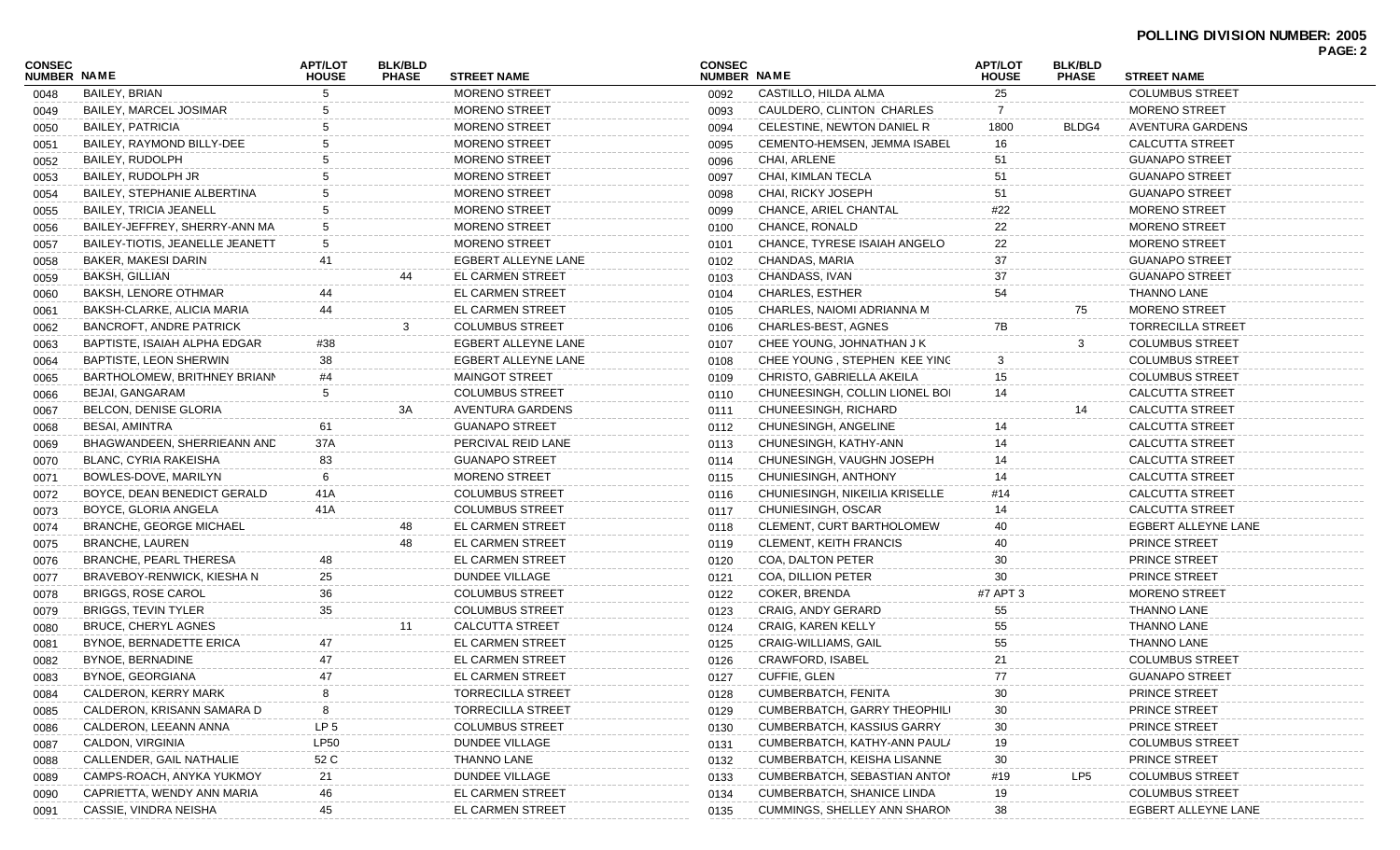| <b>CONSEC</b><br><b>NUMBER NAME</b> |                                  | <b>APT/LOT</b><br><b>HOUSE</b> | <b>BLK/BLD</b><br><b>PHASE</b> | <b>STREET NAME</b>             | <b>CONSEC</b><br><b>NUMBER NAME</b> |                                     | <b>APT/LOT</b><br><b>HOUSE</b> | <b>BLK/BLD</b><br><b>PHASE</b> | <b>STREET NAME</b>       | PAGE: 3 |
|-------------------------------------|----------------------------------|--------------------------------|--------------------------------|--------------------------------|-------------------------------------|-------------------------------------|--------------------------------|--------------------------------|--------------------------|---------|
| 0136                                | CUNIN, LINCOLN ANDREW            | 25                             |                                | <b>COLUMBUS STREET</b>         | 0180                                | ENILE, LATISHA PEARL                | 9                              |                                | <b>TORRECILLA STREET</b> |         |
| 0137                                | <b>CURRIE, CAMERON NICKKOLAI</b> | 22                             |                                | <b>MORENO STREET</b>           | 0181                                | ESTAVIA, NORMA MACRINA              | 22                             |                                | <b>MORENO STREET</b>     |         |
| 0138                                | <b>CURRIE, CARLOS EMMANUEL</b>   | <b>LP22</b>                    |                                | <b>MORENO STREET</b>           | 0182                                | FERMIN, ANNETTE                     | 23                             |                                | <b>COLUMBUS STREET</b>   |         |
| 0139                                | CURRIE, CHRISTOPHER YOHANN       | 22                             |                                | <b>MORENO STREET</b>           | 0183                                | FERMIN, JULIANA                     | 23                             |                                | <b>COLUMBUS STREET</b>   |         |
| 0140                                | DALLAN, ADRIANNA MERLE           | 36                             |                                | <b>COLUMBUS STREET</b>         | 0184                                | FERREIRA, AGNES                     |                                |                                | <b>MAINGOT STREET</b>    |         |
| 0141                                | DANDAS, HAYDEN NICHOLAS          | 32                             |                                | <b>PRINCE STREET</b>           | 0185                                | FERREIRA, DEJAN XAVIER              | 33                             |                                | <b>COLUMBUS STREET</b>   |         |
| 0142                                | DANIEL, LISA IRIS                | 5                              |                                | THANNO LANE                    | 0186                                | FERREIRA, JARDEL JOVAN              | 33                             |                                | <b>COLUMBUS STREET</b>   |         |
| 0143                                | DANIEL, SOPHIRE MARIA            | #8                             |                                | <b>MORENO STREET</b>           | 0187                                | FERREIRA, KEITH FRANCIS             |                                |                                | <b>MAINGOT STREET</b>    |         |
| 0144                                | DAVIDSON, MIGUEL DAMIAN          | LOT <sub>2</sub>               |                                | <b>MORENO STREET EXTENSION</b> | 0188                                | FERREIRA, LYN-MARIE                 |                                |                                | <b>MAINGOT STREET</b>    |         |
| 0145                                | DE FREITAS, GERALD MICHAEL       | 7A                             |                                | TORRECILLA STREET              | 0189                                | FERREIRA, MELISSA MICHELENE E       | LOT <sub>2</sub>               |                                | AVENTURA GARDENS         |         |
| 0146                                | DE FREITAS, ISABELLA             | 7                              |                                | <b>COLUMBUS STREET</b>         | 0190                                | FRANCOIS, EVELYN FRANCISCA          | 26                             |                                | EL CARMEN STREET         |         |
| 0147                                | DE FREITAS, JOSHUA JERREN        | #7                             |                                | <b>COLUMBUS STREET</b>         | 0191                                | FRANK, CYNTHIA                      | 83                             |                                | <b>GUANAPO STREET</b>    |         |
| 0148                                | DE FREITAS, RICHARD RAYMOND      | 7                              |                                | <b>COLUMBUS STREET</b>         | 0192                                | GABRIEL, DONN BERNARD               | <b>LP51</b>                    |                                | DUNDEE VILLAGE           |         |
| 0149                                | DE FREITAS, SUSAN ELIZABETH      | 7                              |                                | <b>COLUMBUS STREET</b>         | 0193                                | GABRIEL, THANE LINDON HUGH          |                                |                                | <b>TORRECILLA STREET</b> |         |
| 0150                                | DE FREITAS, TRICIA LISA          | 7                              |                                | <b>COLUMBUS STREET</b>         | 0194                                | <b>GABRIEL, TINNEILE SHAWNIKA K</b> |                                |                                | <b>TORRECILLA STREET</b> |         |
| 0151                                | DE GANNES, GABRIELLE CANDICE     | 1B                             |                                | <b>COLUMBUS STREET</b>         | 0195                                | GABRIEL, ZACHARY SHEA               | 9                              |                                | <b>TORRECILLA STREET</b> |         |
| 0152                                | DE GANNES, NICOLE ALLISON        | 1B                             |                                | <b>COLUMBUS STREET</b>         | 0196                                | GABRIEL, ZARIAH LUCILLE ASHIKA      | LP 51                          |                                | DUNDEE VILLAGE           |         |
| 0153                                | DE LANDRO, CURT MARCELLE         | -1                             |                                | <b>MORENO STREET EXTENSION</b> | 0197                                | GANESH, SHIVANAND                   | #45                            |                                | EL CARMEN STREET         |         |
| 0154                                | DE LANDRO, IAN CHRISTIAN         | 10 A                           |                                | DUNDEE VILLAGE                 | 0198                                | GANGARAM, MINEVRA                   |                                |                                | <b>EL CARMEN STREET</b>  |         |
| 0155                                | DE LANDRO, KION CHRISTIAN        | #10                            |                                | DUNDEE VILLAGE                 | 0199                                | GARCIA, ALOYSIUS                    | 38                             |                                | EL CARMEN STREET         |         |
| 0156                                | DE LEON, SYLVIA                  | 55                             |                                | THANNO LANE                    | 0200                                | GARCIA, JULIA ROSLYN                | 51                             |                                | <b>GUANAPO STREET</b>    |         |
| 0157                                | DE SILVA, GABIELLE ANILLA        | 12A                            |                                | <b>CALCUTTA STREET</b>         | 0201                                | GARCIA, RAQUEL AMANDA SHERILY       | 13                             |                                | <b>MORENO STREET</b>     |         |
| 0158                                | DE SILVA, GABRIEL OSWALD         | 12A                            |                                | <b>CALCUTTA STREET</b>         | 0202                                | GARCIA, TONII MICAELLA CLAIRE       | # 13                           |                                | <b>MORENO STREET</b>     |         |
| 0159                                | DE SILVA, GAILANN ALANA          | 12A                            |                                | <b>CALCUTTA STREET</b>         | 0203                                | <b>GARCIA, VINCENT VENEDIC A</b>    | 51                             |                                | <b>GUANAPO STREET</b>    |         |
| 0160                                | DEDIER, ADELIA AALIYAH           | #34                            |                                | <b>COLUMBUS STREET</b>         | 0204                                | <b>GEELAL, SHEILA</b>               | 35A                            |                                | <b>COLUMBUS STREET</b>   |         |
| 0161                                | DEDIER, ARLENE JACQUELINE        | 34                             |                                | <b>COLUMBUS STREET</b>         | 0205                                | <b>GEORGE, HAROLD THIRMOSHAN</b>    | 75                             |                                | <b>GUANAPO STREET</b>    |         |
| 0162                                | DEDIER, CURTIS ST BERNARD        | 34                             |                                | <b>COLUMBUS STREET</b>         | 0206                                | <b>GEORGE, HILTON JOHN</b>          |                                | 15                             | <b>COLUMBUS STREET</b>   |         |
| 0163                                | DEDIER, JULIEN MERVYN            | 34                             |                                | <b>COLUMBUS STREET</b>         | 0207                                | <b>GEORGE, SEU-LAN KIMBERLY E</b>   | 75                             |                                | <b>GUANAPO STREET</b>    |         |
| 0164                                | DEDIER, KESTON ISRAELLE I        | 34                             |                                | <b>COLUMBUS STREET</b>         | 0208                                | GEORGE, YOLANDA KIM-LING M          | 75                             |                                | <b>GUANAPO STREET</b>    |         |
| 0165                                | DEDIER, MYKEL TAARIQ             |                                | 34                             | <b>COLUMBUS STREET</b>         | 0209                                | GERAL, JOYCE                        | #35A                           |                                | <b>COLUMBUS STREET</b>   |         |
| 0166                                | DEDIER-JAMES, DONNA CLAIRE       |                                | 34                             | <b>COLUMBUS STREET</b>         | 0210                                | GERAL, KEVOL ARJOON                 | 35A                            |                                | <b>COLUMBUS STREET</b>   |         |
| 0167                                | DELANDRO, KYLE IAN               | 10A                            |                                | DUNDEE VILLAGE                 | 0211                                | <b>GERAL, LATCHMIEDIAL</b>          | 35A                            |                                | <b>COLUMBUS STREET</b>   |         |
| 0168                                | DELANDRO, SHINELLE MAKEELA       | #10A                           |                                | <b>TORRECILLA STREET</b>       | 0212                                | <b>GERAL, PERL</b>                  | 35A                            |                                | <b>COLUMBUS STREET</b>   |         |
| 0169                                | DENNIS, JANIQUE AIESHA EUREKA    | 22                             |                                | AVENTURA GARDENS               | 0213                                | <b>GITTENS, MAURICE PAUL</b>        |                                |                                | EL CARMEN STREET         |         |
| 0170                                | DEOPERSAD, KRYSTAL JESSIE        |                                | 5                              | RANDOLPH TELESFORD STREET      | 0214                                | GLAUDE, CRYSTAL MOLYAMA             | 42                             |                                | EGBERT ALLEYNE LANE      |         |
| 0171                                | DIAZ, AUGUSTUS                   | 77                             |                                | <b>GUANAPO STREET</b>          | 0215                                | GOKOOL, OMELA LAUREN                | 10                             |                                | EL CARMEN STREET         |         |
| 0172                                | DIAZ, FELIX HAMIL JR             | 15                             |                                | <b>COLUMBUS STREET</b>         | 0216                                | GOKOOL, RAJENDRANATH                | 13                             |                                | <b>MORENO STREET</b>     |         |
| 0173                                | DOUGLAS, HAYNE LINCOLN           | LOT <sub>6</sub>               |                                | <b>AVENTURA GARDENS</b>        | 0217                                | <b>GONZALES, CURTIS</b>             | 77                             |                                | <b>GUANAPO STREET</b>    |         |
|                                     | DURITY, GAIL                     | 12A                            |                                | <b>CALCUTTA STREET</b>         |                                     | GOODLUCK, ANTON HENDERSON           | 69                             |                                | <b>GUANAPO STREET</b>    |         |
| 0174                                | DURITY, MARC DANIEL              | #41A                           |                                | <b>COLUMBUS STREET</b>         | 0218                                | GOODLUCK, BRENDON JASON             | 69                             |                                | <b>GUANAPO STREET</b>    |         |
| 0175                                | ECCLES, DEAN NESTOR              | 9                              |                                | <b>TORRECILLA STREET</b>       | 0219                                | GOODLUCK, KERR GRAYSON              | 69                             |                                | <b>GUANAPO STREET</b>    |         |
| 0176                                | ECCLES, DION KERRYN ANDERSON     | 9                              |                                | <b>TORRECILLA STREET</b>       | 0220<br>0221                        | GOODLUCK, MARGARET                  | 69                             |                                | <b>GUANAPO STREET</b>    |         |
| 0177                                | EDWARDS-PETER, MARGARET ORE      |                                |                                | <b>CALCUTTA STREET</b>         |                                     | GOODLUCK, SEANN KATICHELLE (        |                                |                                | <b>GUANAPO STREET</b>    |         |
| 0178                                | ELIGON-LEWIS, NICOLE ELIZABETH   | 5B                             |                                | EL CARMEN STREET               | 0222                                | GOODLUCK-JOHNSON, GLENDENE          | 69                             | 69                             | <b>GUANAPO STREET</b>    |         |
| 0179                                |                                  |                                |                                |                                | 0223                                |                                     |                                |                                |                          |         |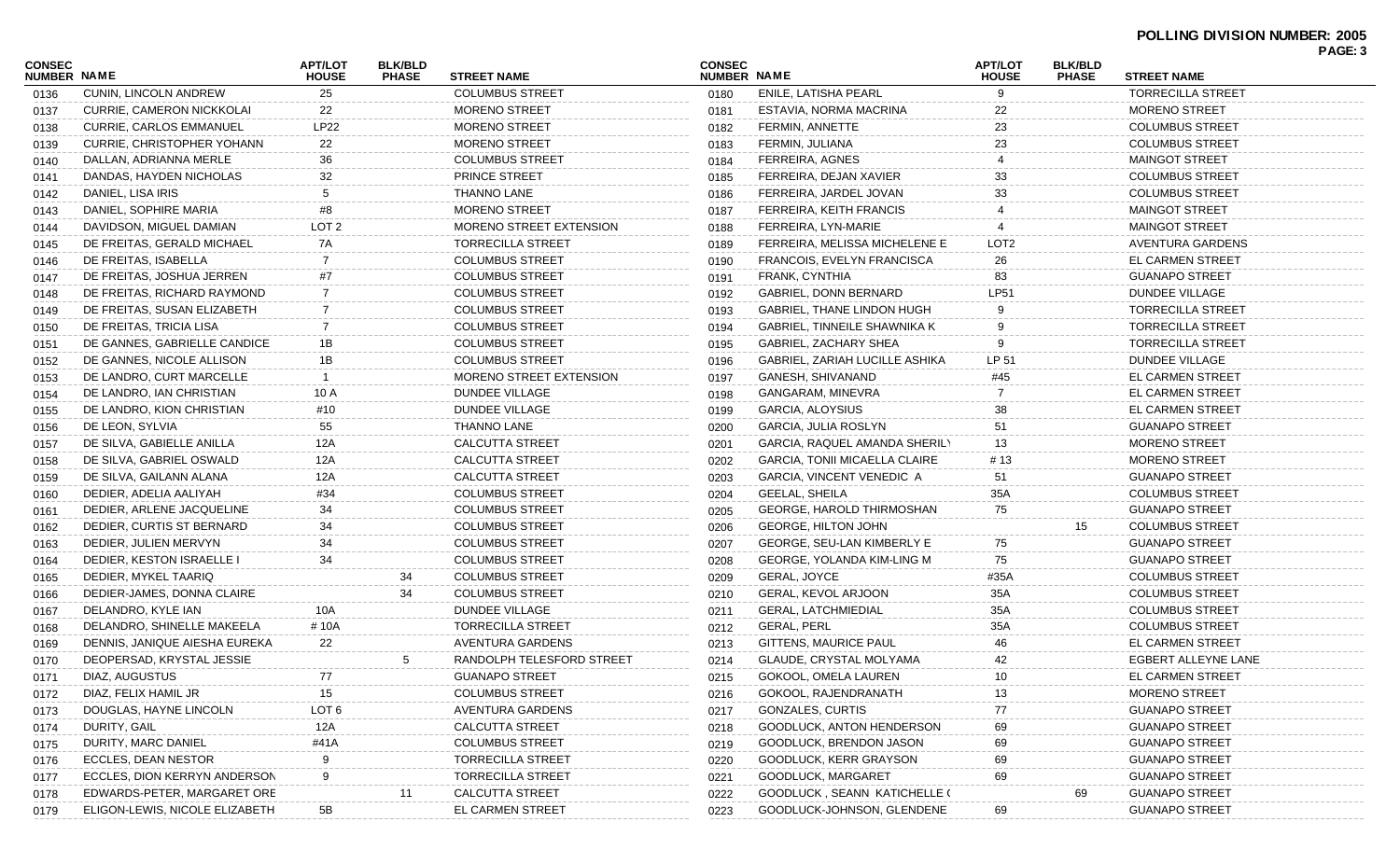## **POLLING DIVISION NUMBER: 2005 PAGE: 4**

| CONSEC             |                                     | <b>APT/LOT</b>   | <b>BLK/BLD</b> |                          | <b>CONSEC</b> |                                | <b>APT/LOT</b>   | <b>BLK/BLD</b> |                           | FAVE. 4 |
|--------------------|-------------------------------------|------------------|----------------|--------------------------|---------------|--------------------------------|------------------|----------------|---------------------------|---------|
| <b>NUMBER NAME</b> |                                     | <b>HOUSE</b>     | <b>PHASE</b>   | <b>STREET NAME</b>       | NUMBER NAME   |                                | <b>HOUSE</b>     | <b>PHASE</b>   | <b>STREET NAME</b>        |         |
| 0224               | <b>GOPAUL, INDRA</b>                | L P 112          |                | DUNDEE VILLAGE           | 0268          | HOSEIN-CHANCE, NATHALIE PATRII |                  | 22             | <b>MORENO STREET</b>      |         |
| 0225               | <b>GORDON, GISELLE MARGARET</b>     | 15               |                | <b>COLUMBUS STREET</b>   | 0269          | HOSPEDALES-PERUSE, ENID        |                  |                | <b>MORENO STREET</b>      |         |
| 0226               | <b>GRAHAM, ANDREW ANTHONY</b>       | 41               |                | EGBERT ALLEYNE LANE      | 0270          | JACK, SHELDON ANTHONY V        |                  |                | EL CARMEN STREET          |         |
| 0227               | GRANADO, MARGARET                   |                  | 55B            | THANNO LANE              | 0271          | JACKSON-BAPTISTE, ALLISON S A  |                  |                | AVENTURA GARDENS          |         |
| 0228               | GRANADO-WILLIAMS, CHERYL AVIA       | 55B              |                | THANNO LANE              | 0272          | JAMES, KIRLENE ISIS            |                  |                | <b>DUNDEE VILLAGE</b>     |         |
| 0229               | <b>GRANT, CARL JOHN</b>             |                  |                | <b>MAINGOT STREET</b>    | 0273          | JAMES, WAYNE                   |                  |                | <b>DUNDEE VILLAGE</b>     |         |
| 0230               | <b>GRANT, CHRISTIANA</b>            |                  |                | <b>MAINGOT STREET</b>    | 0274          | JEFFREY, MARSHA VALENE         | <b>LP57</b>      |                | <b>MORENO STREET</b>      |         |
| 0231               | <b>GRANT, JEROME ANDREW</b>         |                  |                | <b>MAINGOT STREET</b>    | 0275          | JERRY, SUNIL                   | 79               |                | <b>GUANAPO STREET</b>     |         |
| 0232               | <b>GRANT, MICHAEL VINDA</b>         | #6               |                | <b>MAINGOT STREET</b>    | 0276          | JOHNSON-PIERRE, ESTHER M       | #6               |                | RANDOLPH TELESFORD STREET |         |
| 0233               | <b>GRANT, NICHOLAS ANTHONY JOHN</b> | 6                |                | <b>MAINGOT STREET</b>    | 0277          | JONES, OBATAIYE MESSIAH D'ANDF | #15              |                | AVENTURA GARDENS          |         |
| 0234               | <b>GRANT, NICOL LORAINE</b>         | $LP2$ 9          |                | <b>TORRECILLA STREET</b> | 0278          | JOSEPH, ANDREW CLARENCE        | 15               |                | <b>COLUMBUS STREET</b>    |         |
| 0235               | <b>GRANT, SHERRYL</b>               |                  |                | <b>MAINGOT STREET</b>    | 0279          | JOSEPH, DAREN DEXTER           |                  |                | <b>THANNO LANE</b>        |         |
| 0236               | <b>GREENIDGE, ANTHONY</b>           |                  |                | THANNO LANE              | 0280          | JOSEPH, LLOYD LOUIS            | 55               |                | <b>THANNO LANE</b>        |         |
| 0237               | GREENIDGE, RANDY ANDY               |                  |                | THANNO LANE              | 0281          | JOSEPH FRANCIS, ERIKA ROSE     | #7               |                | AVENTURA GARDENS          |         |
| 0238               | <b>GREENIDGE, VINCENT</b>           | LP 55            |                | THANNO LANE              | 0282          | KALLOO, RICK PRADESH           | #12              |                | <b>MORENO STREET</b>      |         |
| 0239               | HARDING, CRYSTAL JULIANA            | 22               |                | EL CARMEN STREET         | 0283          | KENSINGTON-DELANDRO, SHARON    | 10               |                | DUNDEE VILLAGE            |         |
| 0240               | HARDING, ERROL                      | 22               |                | EL CARMEN STREET         | 0284          | KHAN, MARGARET ELIZABETH       | 0042             |                | <b>COLUMBUS STREET</b>    |         |
| 0241               | HARDING, PAULA LUCY                 | 22               |                | EL CARMEN STREET         | 0285          | KHAN, MARSHA ELIZABETH         | 42               |                | <b>COLUMBUS STREET</b>    |         |
| 0242               | HARDING, PAULINE LISA               | 22               |                | EL CARMEN STREET         | 0286          | KONG, COLLETTE                 | 10               |                | <b>CALCUTTA STREET</b>    |         |
| 0243               | HARDING, PEARL                      | 22               |                | EL CARMEN STREET         | 0287          | KONG, RANDELL MARK             | 10               |                | <b>CALCUTTA STREET</b>    |         |
| 0244               | HARDING, PETER                      | #22              |                | <b>EL CARMEN STREET</b>  | 0288          | LA CROIX, BETTY-ANN NATALIE    | 26               |                | <b>EL CARMEN STREET</b>   |         |
| 0245               | HARDING, SAMANTHA JESSICA           | #22              |                | EL CARMEN STREET         | 0289          | LA CROIX, BRENDA               | 26               |                | EL CARMEN STREET          |         |
| 0246               | HARRILAL-MAHARAJ, USHA HIMDAY       | 61               |                | <b>GUANAPO STREET</b>    | 0290          | LA CROIX, ERMINE GERMAINE      | 26               |                | EL CARMEN STREET          |         |
| 0247               | HARRIS, CLOTILDA THORA              | 24               |                | DUNDEE VILLAGE           | 0291          | LA CROIX, LINDON HARON         | 26               |                | <b>EL CARMEN STREET</b>   |         |
| 0248               | HARRIS, LESLIE                      | 24               |                | DUNDEE VILLAGE           | 0292          | LA CROIX, MERLIN FRANCIS       | 26               |                | <b>EL CARMEN STREET</b>   |         |
| 0249               | HART, KENWIN LESTER                 |                  |                | <b>DUNDEE VILLAGE</b>    | 0293          | LACHMAN-RAMROOP, SHARON GA     | #11              |                | DUNDEE VILLAGE            |         |
| 0250               | HELLEN, JOSEPH ABRAHAM              | 31               |                | <b>COLUMBUS STREET</b>   | 0294          | LALCHAN, ANGELIQUE POOJA       |                  | LP52           | RANDOLPH TELESFORD STREET |         |
| 0251               | HELLEN, VERONICA MARY               | LP31             |                | <b>COLUMBUS STREET</b>   | 0295          | LALCHAN, JALLIMOON             |                  |                | RANDOLPH TELESFORD STREET |         |
| 0252               | HELLEN, VERONICA VELENCIA           | 31               |                | <b>COLUMBUS STREET</b>   | 0296          | LALCHAN, RAMLAL FRED           |                  |                | RANDOLPH TELESFORD STREET |         |
| 0253               | HENRY, DOUNIA NATALIA               | 9                |                | <b>MORENO STREET</b>     | 0297          | LAMBERT, ADOLPH                |                  |                | PRINCE STREET             |         |
| 0254               | HENRY, KARON                        |                  | 54             | THANNO LANE              | 0298          | LAMBERT, DARIN KENT SHIRLAN    |                  |                | PRINCE STREET             |         |
| 0255               | HENRY-GRANT, PAMELA                 | APT <sub>3</sub> |                | <b>MORENO STREET</b>     | 0299          | LAMBERT, GLENN                 | 41               |                | PRINCE STREET             |         |
| 0256               | HERNANDEZ, WALLACE PETER            | 55               |                | <b>THANNO LANE</b>       | 0300          | LAMBERT, IMELDA                | 38               |                | EGBERT ALLEYNE LANE       |         |
| 0257               | HERNANDEZ, WILLIAM                  | 54               |                | THANNO LANE              | 0301          | LAMBERT, JENELLE CARLA         | APT <sub>3</sub> | 16             | <b>DUNDEE VILLAGE</b>     |         |
| 0258               | <b>HERNANDEZ, WILLIS PATRICK</b>    | 55B              |                | THANNO LANE              | 0302          | LAMBERT, KESTER JOEL           | 41               |                | PRINCE STREET             |         |
| 0259               | HERNANDEZ, WILSON WILFRED           | LP55B            |                | <b>THANNO LANE</b>       | 0303          | LAMBERT, STACEYANN CAROLINE    |                  |                | CALCUTTA STREET           |         |
| 0260               | HILL, DAVID                         |                  | 30             | <b>COLUMBUS STREET</b>   | 0304          | LE QUAY, AVRIL MONICA          | 30               |                | PRINCE STREET             |         |
| 0261               | HINDS, GISELLE VICTORIA             | 37               |                | <b>GUANAPO STREET</b>    | 0305          | LEE QUAY, CHRISTOPHER CARLYLI  | 10               |                | <b>MORENO STREET</b>      |         |
| 0262               | HINDS, RONDELL DEXTER               |                  | 37             | <b>GUANAPO STREET</b>    | 0306          | LEE QUAY, JOYCE DAMASIA        | 10               |                | <b>MORENO STREET</b>      |         |
| 0263               | HOLDER, KRISTIAN GQ ANTHONY         |                  | #3A            | AVENTURA GARDENS         | 0307          | LEWIS, ALLAN PETER             | 5 B              |                | <b>EL CARMEN STREET</b>   |         |
| 0264               | HOMER, VERONICA SHANTI              | 50               |                | EL CARMEN STREET         | 0308          | LEWIS, ARLENE ELIZABETH        | # 5C             |                | <b>EL CARMEN STREET</b>   |         |
| 0265               | HORSFORD, STERLING BJORN            | 75               |                | <b>GUANAPO STREET</b>    | 0309          | LEWIS, CHERIE JO-ANNE          | 5C               |                | <b>EL CARMEN STREET</b>   |         |
| 0266               | HORSFORD, TAMIA NICOLETTE A         | 9                |                | <b>CALCUTTA STREET</b>   | 0310          | LEWIS, CRYSTAL MARLENE         | 31               |                | <b>COLUMBUS STREET</b>    |         |
| 0267               | HOSEIN, NAZRINE                     | 22               |                | <b>MORENO STREET</b>     | 0311          | LEWIS, GREGORY                 | 5B               |                | EL CARMEN STREET          |         |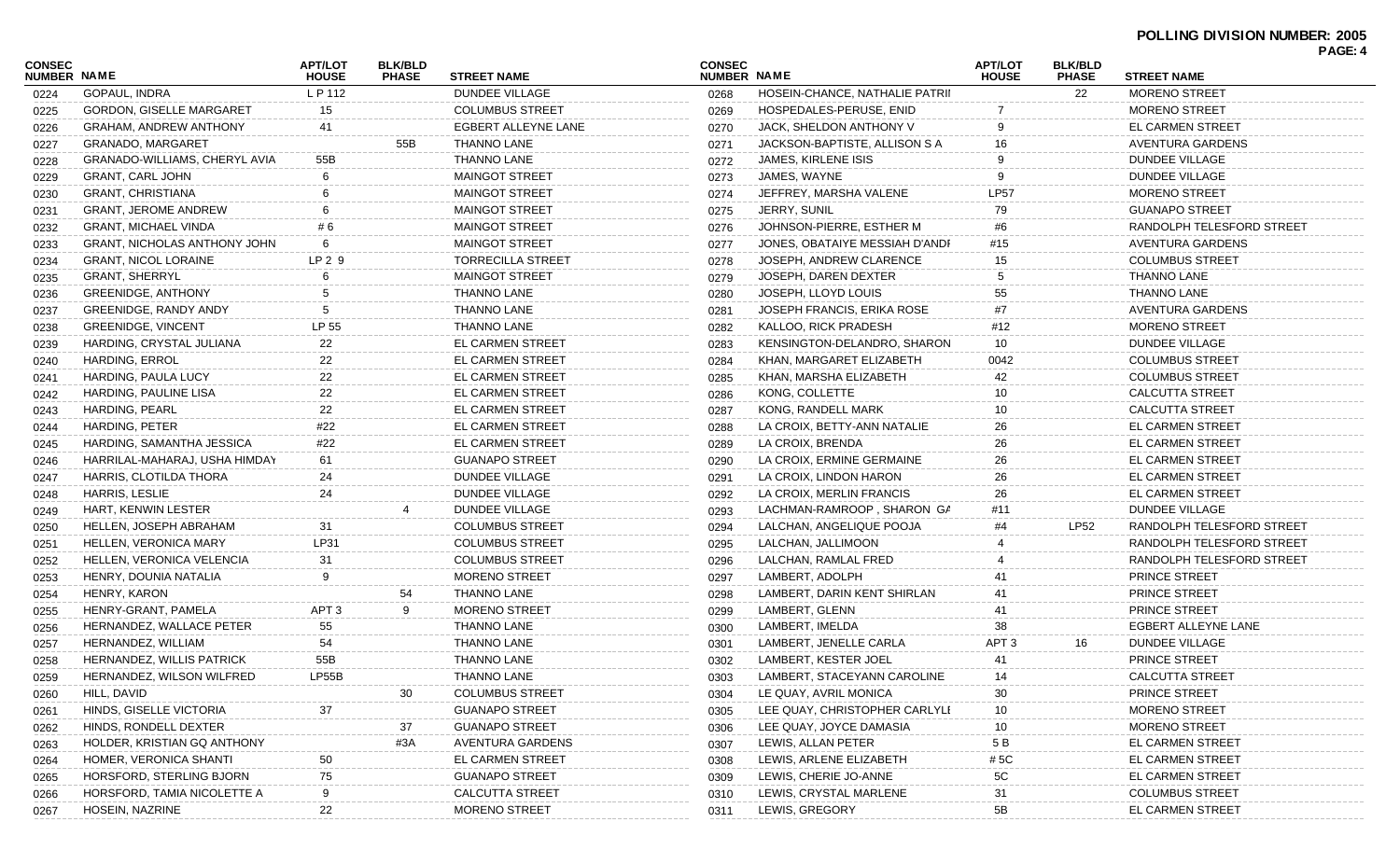| <b>CONSEC</b>      |                                | <b>APT/LOT</b>   | <b>BLK/BLD</b> |                                                | <b>CONSEC</b> |                                | <b>APT/LOT</b>     | <b>BLK/BLD</b> |                                                  | PAGE: 5 |
|--------------------|--------------------------------|------------------|----------------|------------------------------------------------|---------------|--------------------------------|--------------------|----------------|--------------------------------------------------|---------|
| <b>NUMBER NAME</b> |                                | <b>HOUSE</b>     | <b>PHASE</b>   | <b>STREET NAME</b><br><b>EL CARMEN STREET</b>  | NUMBER NAME   | MOOTOO, DEXTER CLEVE           | <b>HOUSE</b><br>15 | <b>PHASE</b>   | <b>STREET NAME</b>                               |         |
| 0312               | LEWIS, JOSHUA RICHARD          |                  | 5C             | <b>EL CARMEN STREET</b>                        | 0356          | <b>MOOTOO, GEOFFREY KURT</b>   |                    |                | <b>COLUMBUS STREET</b><br><b>COLUMBUS STREET</b> |         |
| 0313               | LEWIS, KEVIN MARTIN            | 5B               |                |                                                | 0357          |                                | #15                |                |                                                  |         |
| 0314               | LEWIS, STEPHEN                 | 41A              |                | <b>GUANAPO STREET</b><br><b>GUANAPO STREET</b> | 0358          | MOSES, LATOYA JERNIQUE BRITTN  | 34                 |                | PRINCE STREET                                    |         |
| 0315               | LEWIS, TIANNA TANISHA          | 41A              |                |                                                | 0359          | MURRAY, TRACY-ANN TERESSA      | 14                 |                | <b>CALCUTTA STREET</b>                           |         |
| 0316               | LEWIS, TREVOR THAZE            |                  | 41A            | <b>GUANAPO STREET</b>                          | 0360          | NARINE PAUL, ALICIA            |                    |                | <b>MORENO STREET</b>                             |         |
| 0317               | LIVERPOOL, BURT                | 35               |                | <b>COLUMBUS STREET</b>                         | 0361          | NEIL, FAITH EMILY GLORIA       | 38                 |                | EGBERT ALLEYNE LANE                              |         |
| 0318               | LIVERPOOL, DENYSE P            | 35               |                | <b>COLUMBUS STREET</b>                         | 0362          | NELSON, KAREN                  | 32                 |                | <b>EL CARMEN STREET</b>                          |         |
| 0319               | LIVERPOOL, DEREK FELIX         | 35               |                | <b>COLUMBUS STREET</b>                         | 0363          | NELSON, SHIVONNE RENAY         | #32                |                | EL CARMEN STREET                                 |         |
| 0320               | LIVERPOOL, DON                 | 35               |                | <b>COLUMBUS STREET</b>                         | 0364          | NURSE, NIKILA MARVA            |                    | #37            | <b>COLUMBUS STREET</b>                           |         |
| 0321               | LIVERPOOL, JASON GODFREY       | 35               |                | <b>COLUMBUS STREET</b>                         | 0365          | NURSE, TRICIA                  | 41 A               |                | <b>GUANAPO STREET</b>                            |         |
| 0322               | LIVERPOOL, KELDON AUGUSTINE    | 35               |                | <b>COLUMBUS STREET</b>                         | 0366          | O'GARRO, CURTIS MARTIN         | 49                 |                | <b>EL CARMEN STREET</b>                          |         |
| 0323               | LIVERPOOL, KITT                | 35               |                | <b>COLUMBUS STREET</b>                         | 0367          | <b>ODLE, VICTORIA</b>          | 52                 |                | <b>THANNO LANE</b>                               |         |
| 0324               | LIVERPOOL, LUCILLE             | 35               |                | <b>COLUMBUS STREET</b>                         | 0368          | OLIVER, ALEEMA KERI            | $\overline{2}$     |                | <b>MORENO STREET</b>                             |         |
| 0325               | LIVERPOOL, WHITNEY SOLANGE B   | 35               |                | <b>COLUMBUS STREET</b>                         | 0369          | OLIVER, ANGELINA AVIANCE B     | <b>LP50</b>        |                | <b>MORENO STREET</b>                             |         |
| 0326               | LOUTAN, PETER IAN              | 11A              |                | <b>EL CARMEN STREET</b>                        | 0370          | OLIVER. BRIDGET JADA MEGHAN T/ | 11                 |                | <b>MORENO STREET</b>                             |         |
| 0327               | LUCAS, NIGEL LLEWELYN          | 10A              |                | <b>TORRECILLA STREET</b>                       | 0371          | OLIVER, CALLISTUS              | 11                 |                | <b>MORENO STREET</b>                             |         |
| 0328               | LUE CHIN, MARILYN              | $31 - 33$        |                | <b>EL CARMEN STREET</b>                        | 0372          | OLIVER, CATHERINE CARINA       | 3                  |                | <b>COLUMBUS STREET</b>                           |         |
| 0329               | MADOO, SIMONE MAUREEN          | 9                |                | <b>EL CARMEN STREET</b>                        | 0373          | OLIVER, CORALIE DARIA          | 3                  |                | <b>COLUMBUS STREET</b>                           |         |
| 0330               | MAHABIR, NESHA                 | #17              |                | <b>CALCUTTA STREET</b>                         | 0374          | OLIVER, DOREEN ANN             | 11                 |                | <b>MORENO STREET</b>                             |         |
| 0331               | MAHARAJ, ANGELINA PERNELLA     | 42               |                | <b>COLUMBUS STREET</b>                         | 0375          | OLIVER, FAHIMA GABRIELLE       | LOT <sub>2</sub>   |                | <b>MORENO STREET</b>                             |         |
| 0332               | MAHARAJ, DAVE SHASTRI          | 28               |                | <b>MORENO STREET</b>                           | 0376          | OLIVER, HEINSHA LINQUE HAROLD  | 75                 |                | <b>GUANAPO STREET</b>                            |         |
| 0333               | MAHARAJ, JESSICA JAIME TABHITA | 42               |                | <b>COLUMBUS STREET</b>                         | 0377          | OLIVER, JAMIE MARIA            | 75                 |                | <b>GUANAPO STREET</b>                            |         |
| 0334               | MAHARAJ, MOLLY MURIEL          | 12-14            |                | <b>MORENO STREET</b>                           | 0378          | OLIVER, JASON MANUEL           | 75                 |                | <b>GUANAPO STREET</b>                            |         |
| 0335               | MAHARAJ, PATRICIA              | 45               |                | <b>EL CARMEN STREET</b>                        | 0379          | OLIVER, JIMEL LOYQUE IGNATIUS  | 75                 |                | <b>GUANAPO STREET</b>                            |         |
| 0336               | MAHARAJ, RAJWANTEE             | 28               |                | <b>MORENO STREET EXTENSION</b>                 | 0380          | OLIVER, JOSEPH                 | 24                 |                | <b>COLUMBUS STREET</b>                           |         |
| 0337               | MAHARAJ, RICHIE                | 42               |                | <b>COLUMBUS STREET</b>                         | 0381          | OLIVER, KARLENE                | 3                  |                | <b>COLUMBUS STREET</b>                           |         |
| 0338               | MAHASE, LANCE CHUNILAL         | 5                |                | <b>COLUMBUS STREET</b>                         | 0382          | OLIVER, LEANNA JULIA           |                    |                | <b>COLUMBUS STREET</b>                           |         |
| 0339               | MANNETTE-DE LANDRO, JENNIFER   | LOT <sub>1</sub> |                | <b>MORENO STREET</b>                           | 0383          | OLIVER, LINTON HENRY           | #3                 |                | <b>COLUMBUS STREET</b>                           |         |
| 0340               | MARCHAN, NICOLON JOSIAH        | 40               |                | EGBERT ALLEYNE LANE                            | 0384          | OLIVER, LIONEL YUSUF           | LOT <sub>2</sub>   |                | <b>MORENO STREET</b>                             |         |
| 0341               | MARIN, CHERRE                  | APT 3E           |                | <b>COLUMBUS STREET</b>                         | 0385          | OLIVER, NASIL                  |                    | 9              | <b>CALCUTTA STREET</b>                           |         |
| 0342               | <b>MARIN, ROBERT</b>           | 3                |                | <b>COLUMBUS STREET</b>                         | 0386          | OLIVER, PAIGÉ CANDACE          |                    |                | <b>COLUMBUS STREET</b>                           |         |
| 0343               | <b>MARTIN, MOSES GAIRY</b>     | LP <sub>1</sub>  |                | <b>EGBERT ALLEYNE LANE</b>                     | 0387          | OLIVER, ROXANNE SIMONE         | 11                 |                | <b>MORENO STREET</b>                             |         |
| 0344               | MARTINEAUX, JO-ANNE            | 9                |                | <b>TORRECILLA STREET</b>                       | 0388          | OLIVER, YAWLIN SYLVIA          | 75                 |                | <b>GUANAPO STREET</b>                            |         |
| 0345               | MARTINEAUX, JOAN               | я                |                | <b>TORRECILLA STREET</b>                       | 0389          | OLIVER-SALIM, CALLISTA         | # 24               |                | <b>COLUMBUS STREET</b>                           |         |
| 0346               | MARTINEAUX-SIMON, KAREN SO     | 9                |                | <b>TORRECILLA STREET</b>                       | 0390          | OLUKAYODE, ESUGBAYI IFEOMA     | 10                 |                | <b>AVENTURA GARDENS</b>                          |         |
| 0347               | MAXWELL, LESLIE                | 5                |                | THANNO LANE                                    | 0391          | OTTLEY, KAREEM KYJUAN          | 30                 |                | PRINCE STREET                                    |         |
| 0348               | MC DONALD, MYRNELLE CANDICE    | 30               |                | EGBERT ALLEYNE LANE                            | 0392          | OUDAN, SHELDON RANDY           | 11                 |                | <b>COLUMBUS STREET</b>                           |         |
| 0349               | MIEUX, PETRA                   | 7A               |                | EL CARMEN STREET                               | 0393          | PASQUAL, SHELDON KENNETH       | APT <sub>3</sub>   |                | <b>MORENO STREET</b>                             |         |
| 0350               | MITCHELL, CANDI MALISA LYDIA   |                  | #34            | <b>COLUMBUS STREET</b>                         | 0394          | PAUL-HINDS, MARSHA             | 37                 |                | <b>GUANAPO STREET</b>                            |         |
| 0351               | MOHAMMED-LIBERT, ZORINA        | 41 A             |                | <b>COLUMBUS STREET</b>                         | 0395          | PEMBERTON, CECILE MARIE S      | 16A                |                | EL CARMEN STREET                                 |         |
| 0352               | MONTOUTE, ALVA LUCY            |                  |                | EGBERT ALLEYNE LANE                            | 0396          | PEMBERTON, USLINA ROSE         |                    |                | RANDOLPH TELESFORD STREET                        |         |
| 0353               | MONTOUTE, HERMAN               |                  |                | EGBERT ALLEYNE LANE                            | 0397          | PEREIRA, NIKKI JOHN TARQUIN    | 35                 |                | <b>EL CARMEN STREET</b>                          |         |
| 0354               | MONTOUTE-ECCLES, ALLISON A L   |                  |                | <b>TORRECILLA STREET</b>                       | 0398          | PEREIRA-LOWE, ANN              | 35                 |                | EL CARMEN STREET                                 |         |
|                    | MONTOUTE-GABRIEL, LINDA HAZEL  | 9                |                | <b>TORRECILLA STREET</b>                       | 0399          | PERUSE, TAYEVAN KEITH          | #7                 |                | <b>MORENO STREET</b>                             |         |
| 0355               |                                |                  |                |                                                |               |                                |                    |                |                                                  |         |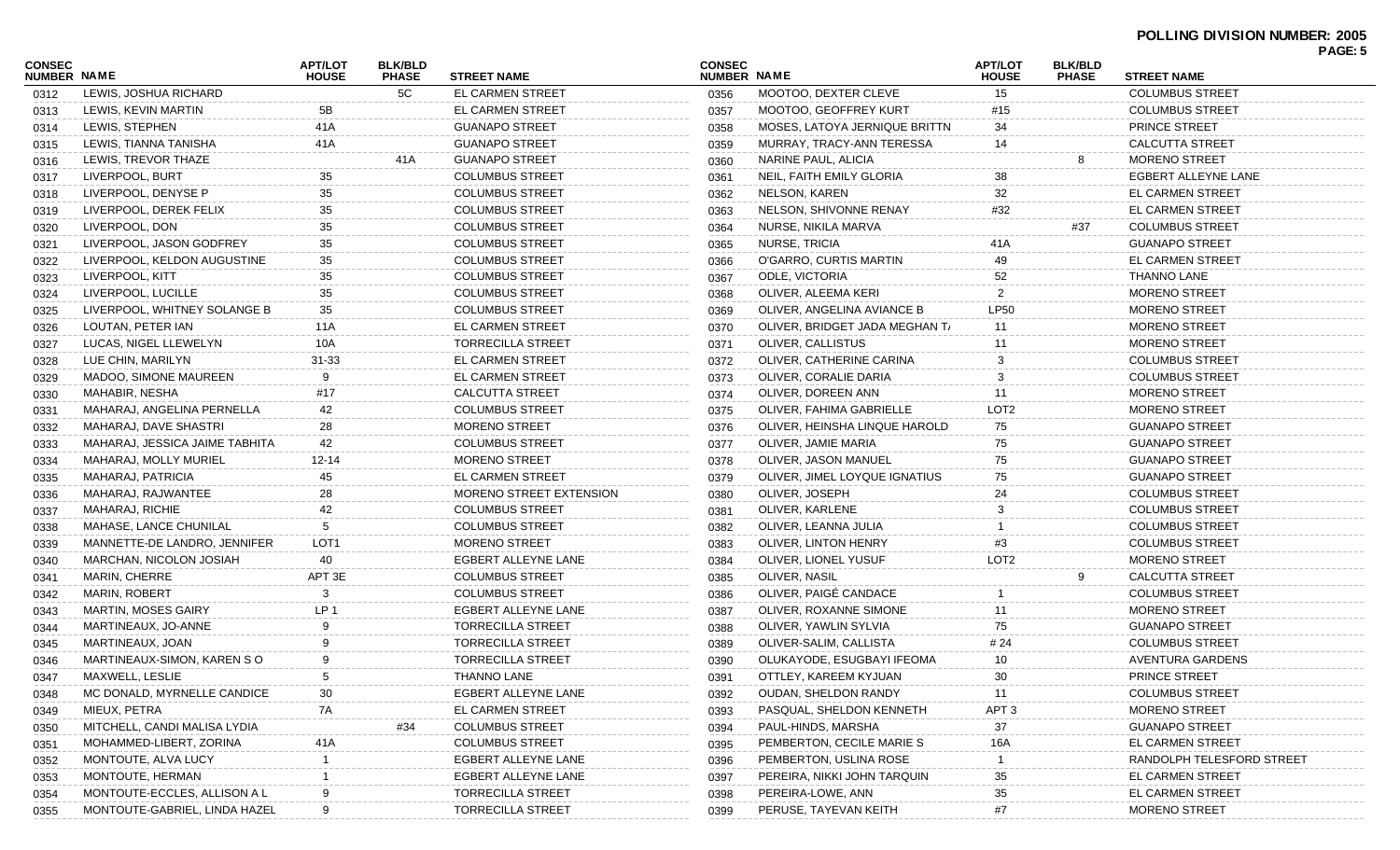| <b>CONSEC</b><br>NUMBER NAME |                               | <b>APT/LOT</b><br><b>HOUSE</b> | <b>BLK/BLD</b><br><b>PHASE</b> | <b>STREET NAME</b>        | <b>CONSEC</b><br>NUMBER NAME |                               | <b>APT/LOT</b><br><b>HOUSE</b> | <b>BLK/BLD</b><br><b>PHASE</b> | <b>STREET NAME</b>      | PAGE: 6 |
|------------------------------|-------------------------------|--------------------------------|--------------------------------|---------------------------|------------------------------|-------------------------------|--------------------------------|--------------------------------|-------------------------|---------|
| 0400                         | PETER, CARLTON LINCOLN        | 11                             |                                | <b>CALCUTTA STREET</b>    | 0444                         | REYES, VERNA                  |                                |                                | <b>EL CARMEN STREET</b> |         |
| 0401                         | PETER, CARSHA AVERNELL        | 11                             |                                | <b>CALCUTTA STREET</b>    | 0445                         | RICHARDS, SHREEN ERICA        | 53                             |                                | <b>THANNO LANE</b>      |         |
| 0402                         | PETER, KOREEN LATIESHA CARUS  | #11B                           |                                | <b>CALCUTTA STREET</b>    | 0446                         | RICHARDSON, JAMIE MICHALAN    | 55                             |                                | <b>THANNO LANE</b>      |         |
| 0403                         | PETERS, CHERYL INGRID S       | 15                             |                                | <b>COLUMBUS STREET</b>    | 0447                         | RICHARDSON-ROBERTS, THEODOR   | 6                              |                                | <b>MORENO STREET</b>    |         |
| 0404                         | PETERS, DORA                  | 15                             |                                | <b>COLUMBUS STREET</b>    | 0448                         | RIGSBY, GIOVANNI JOIADA M     | <b>LP55</b>                    |                                | DUNDEE VILLAGE          |         |
| 0405                         | PETERS, GAIL ALLISON          | 15                             |                                | <b>COLUMBUS STREET</b>    | 0449                         | RIGSBY, JAIRZINHO DOMINGO G   | LP 55                          |                                | <b>DUNDEE VILLAGE</b>   |         |
| 0406                         | PIERRE, ALFRED IGNATIUS       | 6                              |                                | RANDOLPH TELESFORD STREET | 0450                         | ROBERTS, FRANCES KAMALA M G   |                                | 6                              | <b>MORENO STREET</b>    |         |
| 0407                         | PON HONG-JULIEN, PAULINE      | 21                             |                                | <b>DUNDEE VILLAGE</b>     | 0451                         | ROBERTS, HILARY JEANNE LATOYA | 6                              |                                | <b>MORENO STREET</b>    |         |
| 0408                         | POPE, OLIMPIA ROSE            | 71                             |                                | <b>GUANAPO STREET</b>     | 0452                         | ROBERTS, JOSEPH HILARY        |                                |                                | <b>MORENO STREET</b>    |         |
| 0409                         | POPE, ROSEANNE ARLENE         | 71                             |                                | <b>GUANAPO STREET</b>     | 0453                         | ROBERTS, NICOLE BIBIANA S     |                                |                                | MORENO STREET           |         |
| 0410                         | POPE, RYAN GARFIELD           | 71                             |                                | <b>GUANAPO STREET</b>     | 0454                         | ROBERTS, RENÉE NIA JOSEPHINE  | #6                             |                                | <b>MORENO STREET</b>    |         |
| 0411                         | PRECILLA, SYDNEY ALANA        | 12A                            |                                | <b>CALCUTTA STREET</b>    | 0455                         | RODRIGUEZ, PATRICE KAY MARY   | 19                             |                                | <b>COLUMBUS STREET</b>  |         |
| 0412                         | PRESCOTT, ISAAC JOSEPH GERARI | 1800                           | BLDG 10                        | AVENTURA GARDENS          | 0456                         | RODRIGUEZ, VERNA              |                                |                                | <b>DUNDEE VILLAGE</b>   |         |
|                              |                               | 16                             |                                | AVENTURA GARDENS          |                              | RUIZ, JASON JOSEPH            |                                |                                | <b>COLUMBUS STREET</b>  |         |
| 0413                         | PRESCOTT, MIKHAIL TYREL       |                                |                                |                           | 0457                         |                               | #36                            |                                |                         |         |
| 0414                         | PUNCHAM, SHAM                 | 61                             |                                | <b>GUANAPO STREET</b>     | 0458                         | SALIM, ELANA CLAUDIA          | #24                            |                                | <b>COLUMBUS STREET</b>  |         |
| 0415                         | RAMCHARAN, GINA               | 13                             |                                | <b>EL CARMEN STREET</b>   | 0459                         | SALIM, SHELDON PETER          | 24                             |                                | <b>COLUMBUS STREET</b>  |         |
| 0416                         | RAMCHARAN, LLOYD CONNELL      | 15                             |                                | EL CARMEN STREET          | 0460                         | SALVARY, MALCOM ANDERSON      | 40                             |                                | PRINCE STREET           |         |
| 0417                         | RAMCHARAN, NEISHA ALEXANDRA   | 15                             |                                | EL CARMEN STREET          | 0461                         | SAMUEL, CLAIRE LENORA         |                                | 26                             | <b>EL CARMEN STREET</b> |         |
| 0418                         | RAMCHARAN, PETER LLOYD        | 15                             |                                | EL CARMEN STREET          | 0462                         | SAMUEL, CLAUDIA THERESA       | 34                             |                                | <b>EL CARMEN STREET</b> |         |
| 0419                         | RAMCHARAN, ROSEMARIE IRMA     | 15                             |                                | EL CARMEN STREET          | 0463                         | SAMUEL, CURTIS CLAUDE DOMINIC | 34                             |                                | <b>EL CARMEN STREET</b> |         |
| 0420                         | RAMCHARAN, SARAH              | 13                             |                                | EL CARMEN STREET          | 0464                         | SAMUEL, JOHNATHAN SIMON       | 34                             |                                | <b>EL CARMEN STREET</b> |         |
| 0421                         | RAMCHARAN, WINSTON            | 13                             |                                | EL CARMEN STREET          | 0465                         | SANTO, JOY-ROMA DANIELLE R    | #26                            |                                | <b>PRINCE STREET</b>    |         |
| 0422                         | RAMCHARAN JOSEPH, SITA TERES  | #15                            |                                | <b>EL CARMEN STREET</b>   | 0466                         | SANTO, KIRKPATRICK C          | 0026                           |                                | <b>PRINCE STREET</b>    |         |
| 0423                         | RAMCHARAN-LOUTAN, CAMILLE     | 11A                            |                                | EL CARMEN STREET          | 0467                         | SANTO, LEILA LUTCHMIE MOLLY   | 26                             |                                | PRINCE STREET           |         |
| 0424                         | RAMDEEN, JAMES                | 38                             |                                | EGBERT ALLEYNE LANE       | 0468                         | SANTO, RAMJIT RICHARD BHOLER  | 26                             |                                | <b>PRINCE STREET</b>    |         |
| 0425                         | RAMDEEN, KEISHA NICOLE G      | 38                             |                                | EGBERT ALLEYNE LANE       | 0469                         | SANTO, ROCHARD ROLAND         | 26                             |                                | PRINCE STREET           |         |
| 0426                         | RAMDEEN, STEPHEN ANDERSON     | 38                             |                                | EGBERT ALLEYNE LANE       | 0470                         | SAROOP, KRISTIAN SLATER       | #16                            | BLDG 8                         | AVENTURA GARDENS        |         |
| 0427                         | RAMDEEN, THOMAS               | 38                             |                                | EGBERT ALLEYNE LANE       | 0471                         | SAROOP, KRISTINA DIANAH       | #8                             |                                | AVENTURA GARDENS        |         |
| 0428                         | RAMDIAL, MERLE                |                                |                                | <b>CALCUTTA STREET</b>    | 0472                         | SEMONTAR WOLF, ANTONIA        | 16                             |                                | <b>CALCUTTA STREET</b>  |         |
| 0429                         | RAMPERSAD, HARRY              |                                |                                | <b>EL CARMEN STREET</b>   | 0473                         | SERRETTE, ALLANA LEAH         |                                | 13                             | <b>CALCUTTA STREET</b>  |         |
| 0430                         | RAMPERSAD, NADIA              |                                |                                | EL CARMEN STREET          | 0474                         | SINGH, BHOGEMATEE             | 33                             |                                | <b>GUANAPO STREET</b>   |         |
| 0431                         | RAMPERSAD, SUCKEEYARE         |                                |                                | EL CARMEN STREET          | 0475                         | SINGH, DHURAMDEO              | 33                             |                                | <b>GUANAPO STREET</b>   |         |
| 0432                         | RAMPERSAD, VIDOOR             | 73                             |                                | EL CARMEN STREET          | 0476                         | SINGH, GOVIND                 | 33                             |                                | <b>GUANAPO STREET</b>   |         |
| 0433                         | RAMROOP, ASHA BRIDGET         | #40                            |                                | EGBERT ALLEYNE LANE       | 0477                         | SINGH, HAMDAYE                | 33                             |                                | <b>GUANAPO STREET</b>   |         |
| 0434                         | RAMSAMOOJ, CHARMAIN SUMINTR.  | 18                             |                                | <b>MORENO STREET</b>      | 0478                         | SINGH, HARRY                  | 5                              |                                | <b>COLUMBUS STREET</b>  |         |
| 0435                         | RAMSAMOOJ, SUMINTRA ANGELA    | 18                             |                                | <b>MORENO STREET</b>      | 0479                         | SINGH, INDRA                  | 33                             |                                | <b>GUANAPO STREET</b>   |         |
|                              | RATTAN, LISA SHARON           |                                | 49                             | EL CARMEN STREET          | 0480                         | SINGH, JANACK                 | 033                            |                                | <b>GUANAPO STREET</b>   |         |
| 0436                         | RAYMOND, JOAN GREGORIA        | 40                             |                                | EL CARMEN STREET          |                              | SINGH, KAMINEE                | #33                            |                                | <b>GUANAPO STREET</b>   |         |
| 0437                         |                               |                                |                                |                           | 0481                         |                               |                                |                                |                         |         |
| 0438                         | RAYMOND, NAOMI MIRIAM         | 40                             |                                | EL CARMEN STREET          | 0482                         | SINGH, LEAH                   | 33                             |                                | <b>GUANAPO STREET</b>   |         |
| 0439                         | RAYMOND, RACHAEL NEKESA NNEI  | 40                             |                                | EL CARMEN STREET          | 0483                         | SINGH, RAJKUMARIE             | 33                             |                                | <b>GUANAPO STREET</b>   |         |
| 0440                         | REYES, COLIN                  | 005                            |                                | EL CARMEN STREET          | 0484                         | SINGH, TARAN                  | 33                             |                                | <b>GUANAPO STREET</b>   |         |
| 0441                         | REYES, CONSTANCE THERESA      |                                |                                | EL CARMEN STREET          | 0485                         | SKEETE, KYLE JADE MICHAEL     | 15                             |                                | <b>COLUMBUS STREET</b>  |         |
| 0442                         | REYES, LAVERNE MARY           |                                |                                | EL CARMEN STREET          | 0486                         | SKEETE, KYLE RONALD           |                                |                                | <b>MORENO STREET</b>    |         |
| 0443                         | <b>REYES, NATALIE</b>         | 5                              |                                | EL CARMEN STREET          | 0487                         | SKEETE, NATALIE JOAN          | 15                             |                                | <b>COLUMBUS STREET</b>  |         |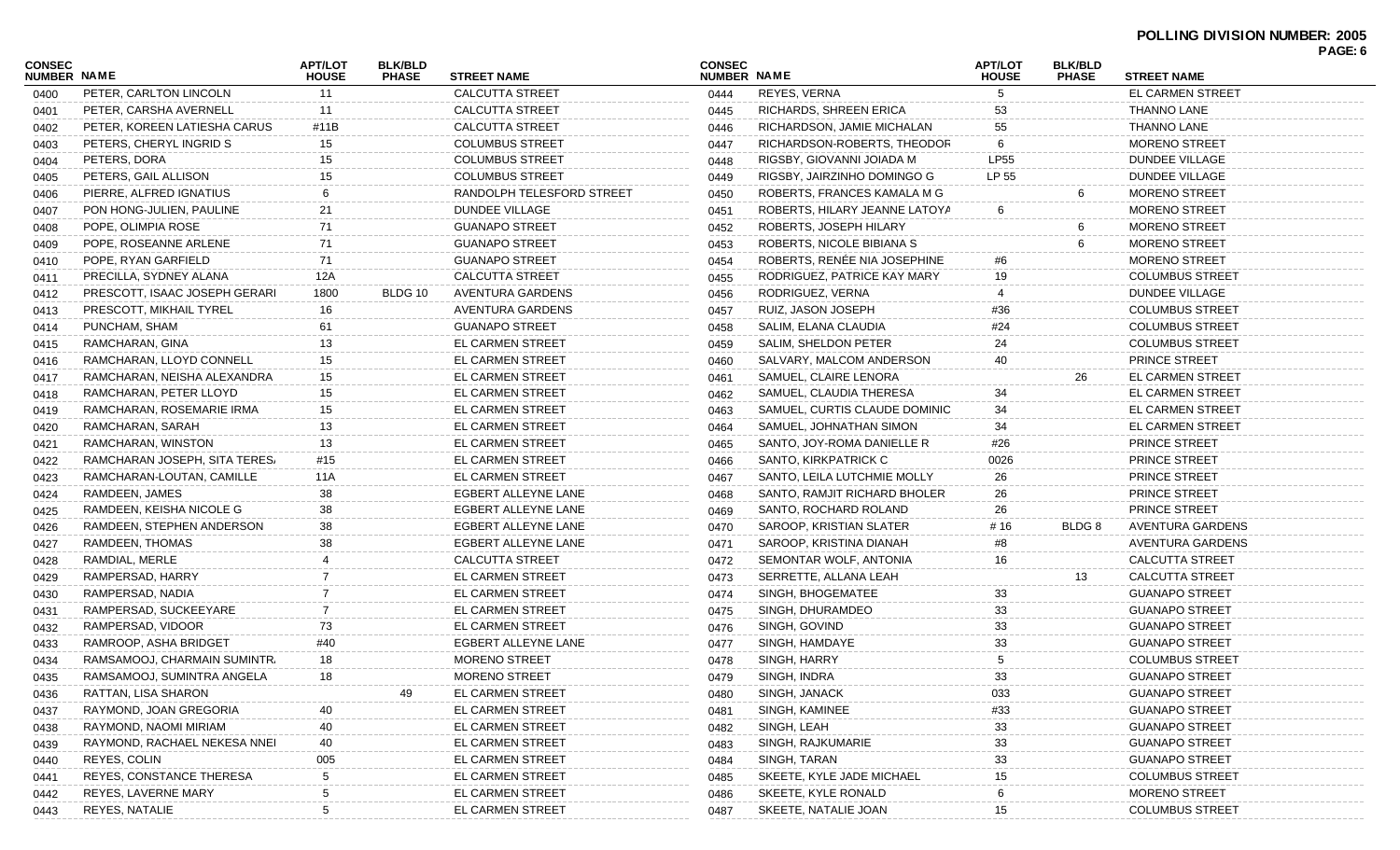| <b>CONSEC</b> |                                | APT/LOT      | <b>BLK/BLD</b> |                           | <b>CONSEC</b> |                                | <b>APT/LOT</b> | <b>BLK/BLD</b> |                           | <b>PAGE: 7</b> |
|---------------|--------------------------------|--------------|----------------|---------------------------|---------------|--------------------------------|----------------|----------------|---------------------------|----------------|
| NUMBER NAME   |                                | <b>HOUSE</b> | <b>PHASE</b>   | <b>STREET NAME</b>        | NUMBER NAME   |                                | <b>HOUSE</b>   | <b>PHASE</b>   | <b>STREET NAME</b>        |                |
| 0488          | SMALL, WINSTON PHILOTHEA EARL  | 50           |                | <b>EL CARMEN STREET</b>   | 0532          | VILLAFANA, SHERRY              | 42             |                | <b>EL CARMEN STREET</b>   |                |
| 0489          | SOBERS, HAILE                  | 15           |                | <b>COLUMBUS STREET</b>    | 0533          | WALDRON, CRYSTAL M-A           | 22             |                | <b>MORENO STREET</b>      |                |
| 0490          | SOOTING, CANDICE KYSHA         | 8            |                | <b>MORENO STREET</b>      | 0534          | WALKER, CALEB JOSEPH           | 9              |                | <b>GUANAPO STREET</b>     |                |
| 0491          | SORZANO, ALISA                 | 18           |                | <b>EL CARMEN STREET</b>   | 0535          | WANLISS, DONVILLE              | 26             |                | <b>DUNDEE VILLAGE</b>     |                |
| 0492          | SOUNGIE, INGRID GILLIAN        | 75           |                | <b>GUANAPO STREET</b>     | 0536          | WANLISS, GERARD PAUL MAURITS   | 26             |                | <b>DUNDEE VILLAGE</b>     |                |
| 0493          | SUBERO, VICTOR                 | 55           |                | THANNO LANE               | 0537          | WATSON, ABEL DARWE MARK        | 55             |                | <b>THANNO LANE</b>        |                |
| 0494          | TAM WING-HUMPHREYS, RHONDA S   |              | #37            | <b>COLUMBUS STREET</b>    | 0538          | WATSON, EMMANUEL KELEM JUSIF   | 55             |                | <b>THANNO LANE</b>        |                |
| 0495          | TESHEIRA, BERNADETTE ANGILLA \ | 6            |                | <b>MORENO STREET</b>      | 0539          | WEEKES, ANNETTE OLIVE          |                |                | RANDOLPH TELESFORD STREET |                |
| 0496          | THOMAS, JASON DAMION           | #31          |                | <b>COLUMBUS STREET</b>    | 0540          | WEEKES, FARA NATASHA           |                |                | RANDOLPH TELESFORD STREET |                |
| 0497          | THOMAS, JOHN MICHAEL           | 16           |                | <b>EL CARMEN STREET</b>   | 0541          | WEEKES, FAYDOHR LORENZO        |                |                | RANDOLPH TELESFORD STREET |                |
| 0498          | THOMAS-LE GENDRE, BERNADETTI   | #16          |                | EL CARMEN STREET          | 0542          | <b>WEEKES, FRANCIS</b>         |                |                | RANDOLPH TELESFORD STREET |                |
| 0499          | THOMPSON, LEIZA ODDETTE        | 26           |                | EL CARMEN STREET          | 0543          | <b>WEEKES, FRANCIS LOUISON</b> |                |                | RANDOLPH TELESFORD STREET |                |
| 0500          | TOORIE-LALCHAN, CINDY SAVITRI  | 4            |                | RANDOLPH TELESFORD STREET | 0544          | WEEKES, FRANCOIS HEWITT        |                |                | RANDOLPH TELESFORD STREET |                |
| 0501          | TORRES, ALANA TAMIKA           |              | 40             | EGBERT ALLEYNE LANE       | 0545          | WEEKES-VOISIN, FRIDA CAMILLA   |                |                | RANDOLPH TELESFORD STREET |                |
| 0502          | TORRES, BRIAN MASON            | 40           |                | EGBERT ALLEYNE LANE       | 0546          | WELCH-FORREST, HAKEEM JEROM    | 23             |                | <b>DUNDEE VILLAGE</b>     |                |
| 0503          | <b>TORRES, BYRON BRENT</b>     | 40           |                | PRINCE STREET             | 0547          | WELLINGTON, DEISHA TS          | 11             |                | <b>COLUMBUS STREET</b>    |                |
| 0504          | TORRES, JASON DAVE DAMION      | 40           |                | EGBERT ALLEYNE LANE       | 0548          | WELLINGTON-OUDAN, KAREN F      | 11             |                | <b>COLUMBUS STREET</b>    |                |
| 0505          | TORRES, JULIETTE JULIANA       | 40           |                | <b>PRINCE STREET</b>      | 0549          | <b>WELSH, ANTON FITZROY</b>    | 0055           |                | <b>THANNO LANE</b>        |                |
| 0506          | <b>TORRES, KESTON LESLIE</b>   | 40           |                | EGBERT ALLEYNE LANE       | 0550          | <b>WILLIAMS, ANDRE MARCUS</b>  |                | 55B            | <b>THANNO LANE</b>        |                |
| 0507          | TORRES, MARIAH SHINIKA         | #40          |                | EGBERT ALLEYNE LANE       | 0551          | WILLIAMS, CHRISTIAN JORDAN     | 55B            |                | <b>THANNO LANE</b>        |                |
| 0508          | TORRES, MELVIN                 | 40           |                | PRINCE STREET             | 0552          | WILLIAMS, CHRISTOPHER ADRIAN   | 55B            |                | <b>THANNO LANE</b>        |                |
| 0509          | TORRES, RANDY STEPHEN          | 40           |                | EGBERT ALLEYNE LANE       | 0553          | WILLIAMS, CODY JONATHON        | 55B            |                | <b>THANNO LANE</b>        |                |
| 0510          | TORRES, SARAH NATESHA          | 40           |                | EGBERT ALLEYNE LANE       | 0554          | WILLIAMS, DONALD NEWTON STEPI  | 55             |                | <b>THANNO LANE</b>        |                |
| 0511          | TORRES, SHANIA SELENA          | 40           |                | EGBERT ALLEYNE LANE       | 0555          | <b>WILLIAMS, FELIX</b>         | LP 52          |                | <b>THANNO LANE</b>        |                |
| 0512          | TRANCOSO, BERNICE JULIA        | 55           |                | THANNO LANE               | 0556          | WILLIAMS, HAYDEN DAMIAN J      | 55             |                | <b>THANNO LANE</b>        |                |
| 0513          | TRIM, BRANDON                  | 36           |                | <b>COLUMBUS STREET</b>    | 0557          | WILLIAMS, IRVIN                | 55             |                | <b>THANNO LANE</b>        |                |
| 0514          | TSOI A SUE, ALLAN              | 13           |                | <b>CALCUTTA STREET</b>    | 0558          | WILLIAMS, JOHN SHELDON         | 55B            |                | <b>THANNO LANE</b>        |                |
| 0515          | TSOI-A-SUE, ANTON ANDREW       | 13           |                | <b>CALCUTTA STREET</b>    | 0559          | WILLIAMS, KEDISHA ELAINA       | #55            |                | <b>THANNO LANE</b>        |                |
| 0516          | TSOI-A-SUE, CHERRYANN JENNLYN  | 13           |                | <b>CALCUTTA STREET</b>    | 0560          | WILLIAMS, KEVIN MICHAEL        | 55             |                | <b>THANNO LANE</b>        |                |
| 0517          | TSOI-A-SUE, IAN KEVIN          | 13           |                | <b>CALCUTTA STREET</b>    | 0561          | WILLIAMS, LUIS ARMANDO         | <b>g</b>       |                | <b>DUNDEE VILLAGE</b>     |                |
| 0518          | TSOI-A-SUE, LINDA VERNA        | 13           |                | <b>CALCUTTA STREET</b>    | 0562          | WILLIAMS, MARTIN               | #5             |                | <b>THANNO LANE</b>        |                |
| 0519          | VALDEZ, ANGELA FRANCES         | 16           |                | <b>EL CARMEN STREET</b>   | 0563          | WILLIAMS, MERVYN               | 10             |                | <b>TORRECILLA STREET</b>  |                |
| 0520          | VALDEZ, DAVID GARTH            | 16           |                | EL CARMEN STREET          | 0564          | WILLIAMS, NIGEL JOHN           | 55B            |                | <b>THANNO LANE</b>        |                |
|               | VALDEZ, DAVID RICARDO          | 16           |                | EL CARMEN STREET          | 0565          | WILLIAMS, PERCIVAL             | 77             |                | <b>GUANAPO STREET</b>     |                |
| 0521          | VALDEZ, JANINE HELENA          | 16           |                | EL CARMEN STREET          | 0566          | WILLIAMS, RHONDA ALICIA        | # 9            |                | <b>TORRECILLA STREET</b>  |                |
| 0522          | VALDEZ, MONIQUE CONSUELO MAF   | 16           |                | <b>EL CARMEN STREET</b>   |               | WILLIAMS-JAMES, VERONICA       | 9              |                | <b>DUNDEE VILLAGE</b>     |                |
| 0523          | VALENTINE, GAIL VALARIE        |              |                |                           | 0567          |                                | 55A            |                | <b>THANNO LANE</b>        |                |
| 0524          |                                | 41           |                | <b>COLUMBUS STREET</b>    | 0568          | WILLIAMS-WATSON, CLAUDETTE     |                |                | <b>COLUMBUS STREET</b>    |                |
| 0525          | VIDAL, CURTIS DOMINIC EMANUEL  | 20           |                | EL CARMEN STREET          | 0569          | WILLIAMSON, RANDALL DALE       | 35A            |                |                           |                |
| 0526          | VIDAL, HAZEL                   | 20           |                | <b>EL CARMEN STREET</b>   | 0570          | WILLIAMSON, RYAN LENNON        | 35A            |                | <b>COLUMBUS STREET</b>    |                |
| 0527          | VIDAL, MARIETTE ELISE RUTH     | 20           |                | <b>EL CARMEN STREET</b>   | 0571          | WORRELL, JENELLE ATIA SAHAI    | -9             |                | <b>MORENO STREET</b>      |                |
| 0528          | <b>VIDAL, PATRICE MARIO</b>    | 20           |                | <b>EL CARMEN STREET</b>   | 0572          | WORRELL, MARSHA RACHEL         | 33             |                | <b>COLUMBUS STREET</b>    |                |
| 0529          | VIDAL, SELWYN FRANCIS          | 20           |                | <b>EL CARMEN STREET</b>   | 0573          | YORKE, JEAN-VE                 | 37             |                | EGBERT ALLEYNE LANE       |                |
| 0530          | VIDALE, KILEAF GABRIEL REMY    |              | #37            | <b>COLUMBUS STREET</b>    | 0574          | YOUNG HOON, AMAN               | $31 - 33$      |                | EL CARMEN STREET          |                |
| 0531          | VILLAFANA, JOHN SEAN           | 42           |                | EL CARMEN STREET          | 0575          | YOUNG HOON, BOK NANG           | 31-33          |                | EL CARMEN STREET          |                |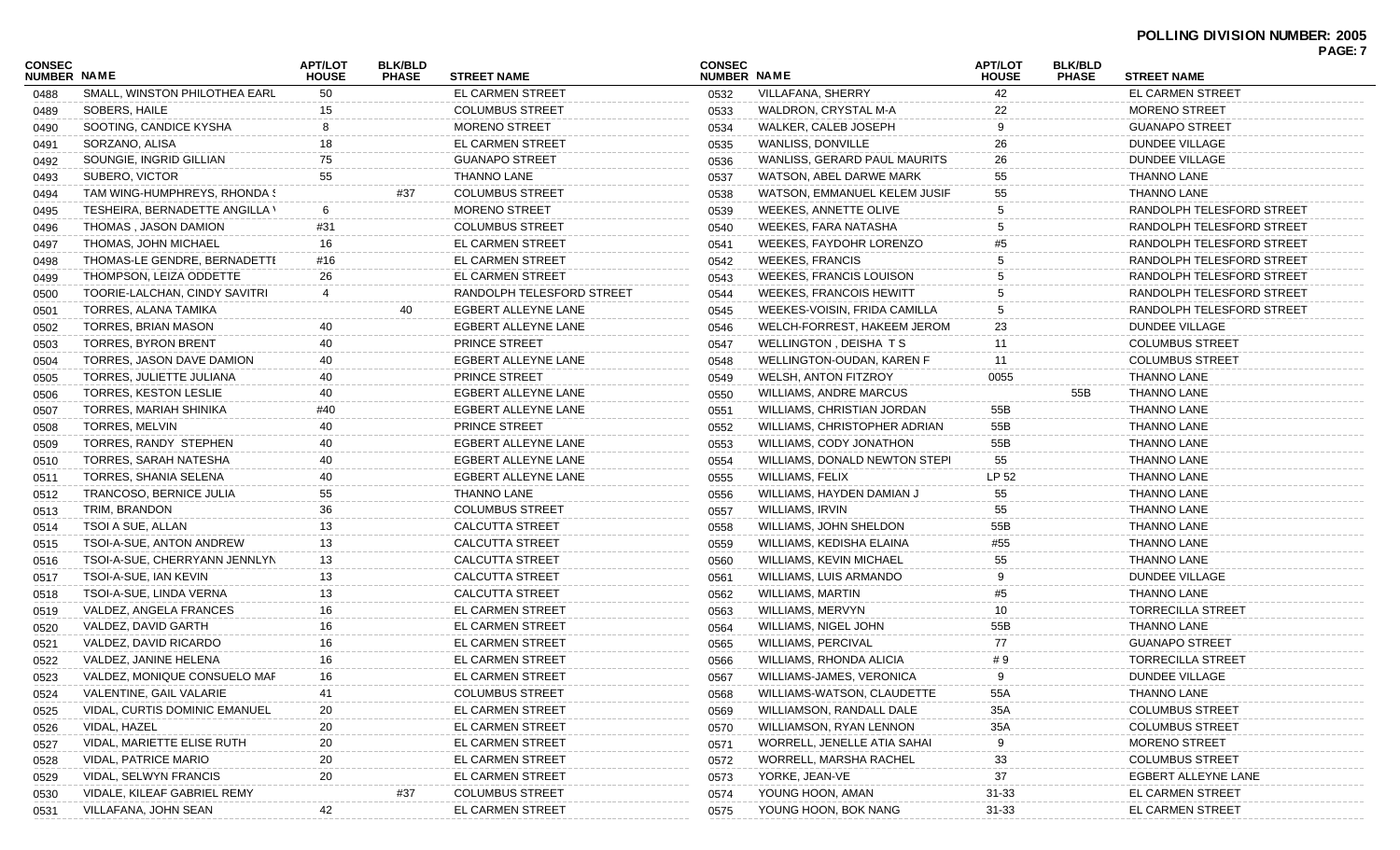| CONSEC<br><b>NUMBER</b> | <b>NAME</b>           | <b>APT/LOT</b><br><b>HOUSE</b> | <b>BLK/BLD</b><br><b>PHASE</b> | <b>STREET NAME</b> |
|-------------------------|-----------------------|--------------------------------|--------------------------------|--------------------|
| 0576                    | YOUNG HOON, BOK HOONG | 31                             |                                | EL CARMEN STREET   |
| 0577                    | YOUNG-HOON, AKIN      | $31 - 33$                      |                                | EL CARMEN STREET   |